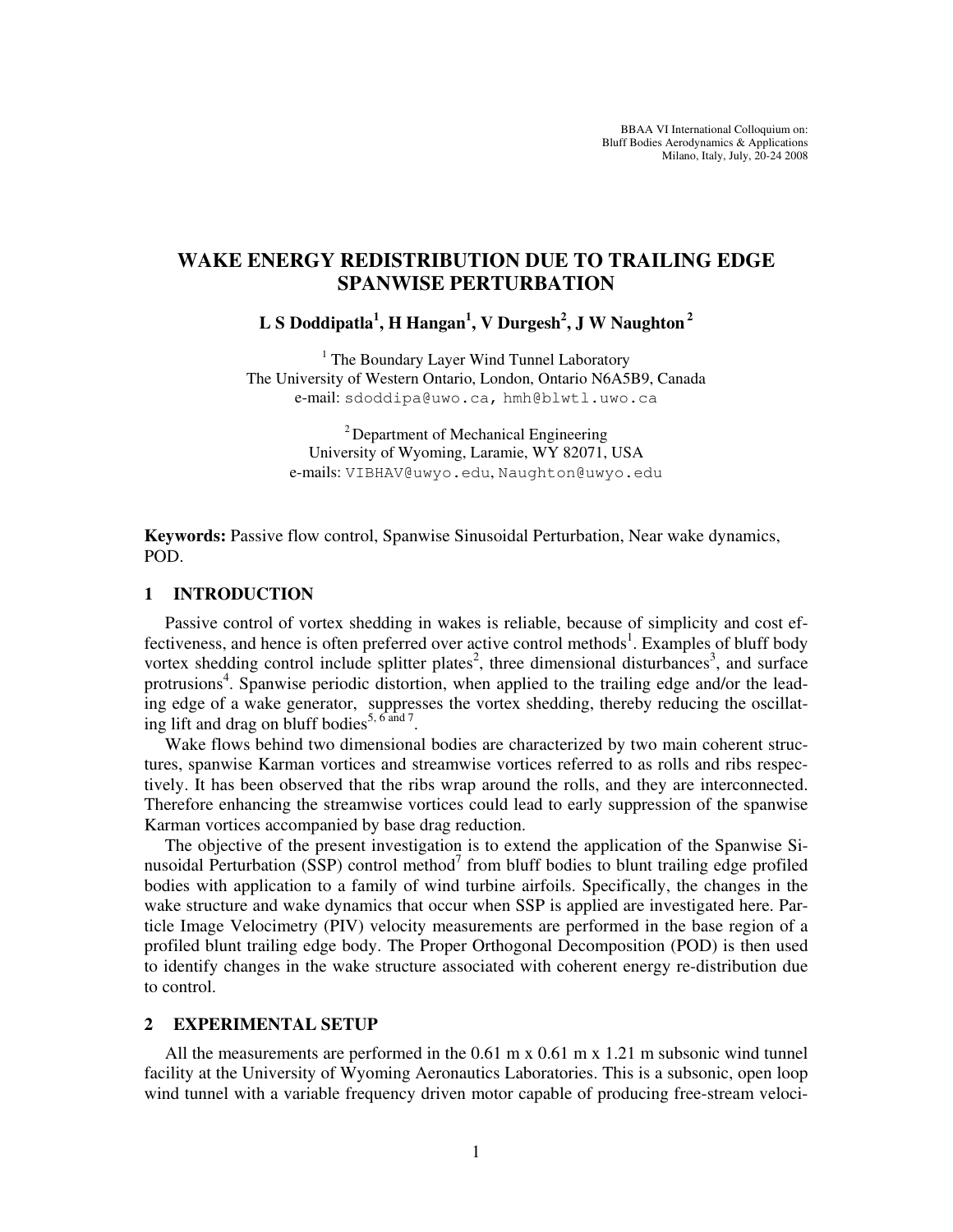ties of 10-50 m/s. The inlet section of the wind tunnel has a honeycomb insert and three sets of screens to break down large scale non-uniformities.

Two flat plate models with a modified elliptical leading edge for smooth flow transition of flow over the model are used. On one of these models a spanwise sinusoidal perturbation (SSP) is applied, referred to as the control case. In contrast, the other model has no SSP and will be referred to as base case A 6.25 mm wide sand strip is applied near the leading edges of these models to ensure that boundary layer is fully turbulent. For this investigation, the Reynolds number is  $0.70 \times 10^6$  based on model length (L = 0.35 m), and the base height (h) of the model is 0.0254 m. The important characteristics of the flat plate model and the coordinate system are shown in Figure 1.

PIV measurements are performed in the near wake of both the control and the base case models. Measurements are performed at two different horizontal planes (y=0, and y=h/2) to study the spanwise instabilities. To study the streamwise vortices PIV measurements are performed on two different vertical planes for the no control case model and at three different vertical locations ( $z = 0\lambda$ , 0.25 $\lambda$ , and 0.50 $\lambda$ , where  $\lambda$  is the wavelength of sinusoidal perturbation) on the control case model. A LaVision PIV system with a dual frame CCD camera is used for this investigation. To perform PIV measurements, the flow is seeded using atomized oil, and the wake is illuminated using twin 50 mJ Nd: YAG lasers. The wake velocity field is determined from raw images using a cross-correlation, multi-pass, decreasing window size technique. A schematic of the location in the near wake where PIV measurements are performed relative to the flat plate model is shown in figure 1.



Figure 1. Flat plate model used for this investigation, along with schematic of the region in the near wake of the model imaged by the PIV system

### **3 PROPER ORTHOGONAL DECOMPOSITION**

Proper Orthogonal Decomposition (POD) is used to study the change in near wake structures associated with span-wise sinusoidal perturbation. POD analysis yields a set of Eigenvectors or POD modes  $(\phi_i)$  that are optimal orthogonal basis functions. These POD modes are optimized for the kinetic energy and the combination of these POD modes provide information about the spatial structures of the investigated flow field. The Eigenvalues  $(\lambda_i)$  associated with each of these POD modes, represent the kinetic energy captured by the corresponding POD mode. Using these POD modes the instantaneous velocity field can be then reconstructed<sup>9</sup> using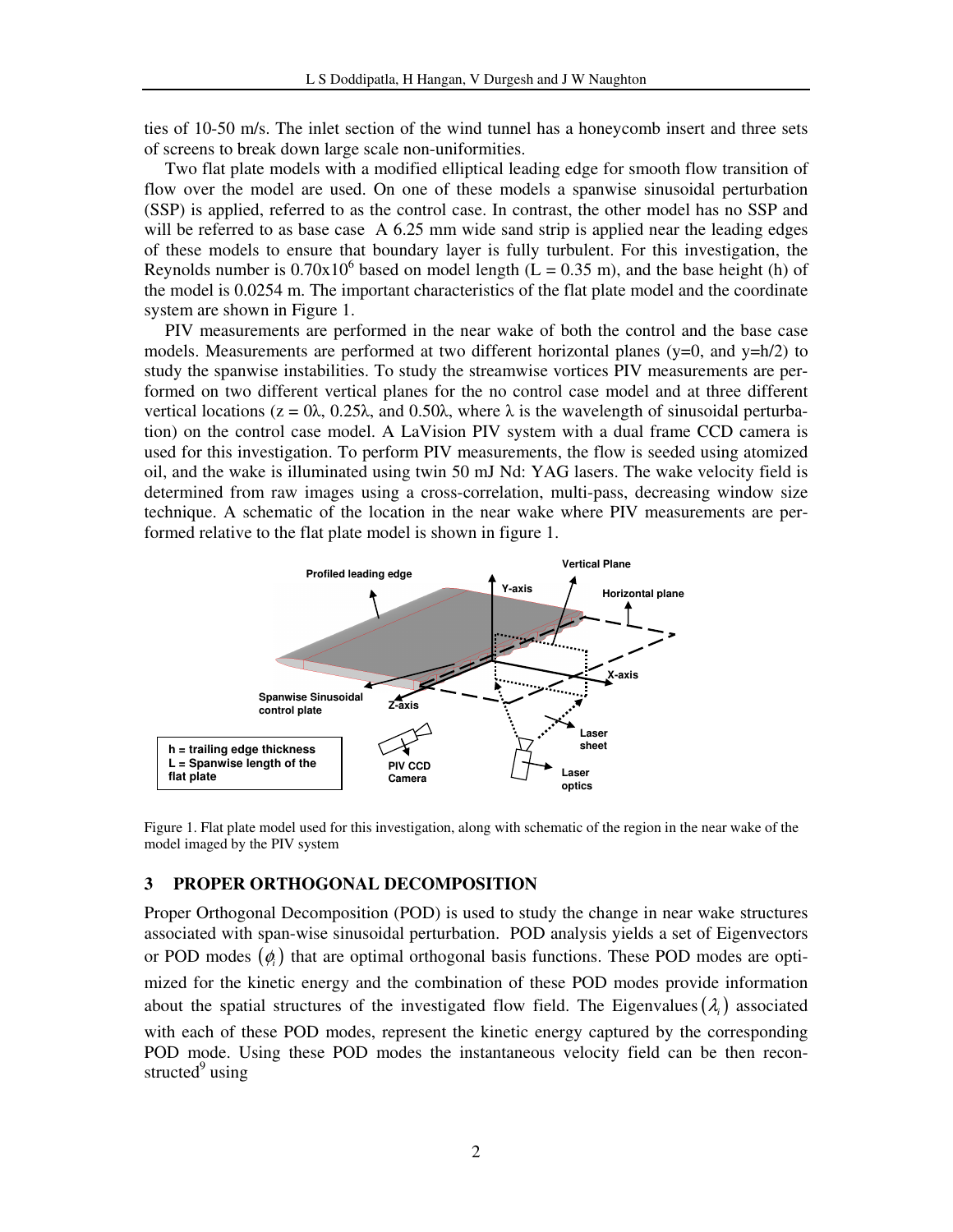$$
u(x, y, t) = \sum_{i=1}^{N} a_i(t) \phi_i(x, y),
$$

where  $a_i(t)$  is the time varying coefficient for the i<sup>th</sup> POD mode  $(\phi_i)$  at time t. These time varying coefficients are determined by projecting the instantaneous velocity field  $(u(x, y, t))$ onto the POD modes.

## **4 PRELIMINARY RESULTS**



Figure 2. Relative energy captured by first ten 2-D POD modes for base case: (a) POD analysis at horizontal plane, and (b) POD analysis at vertical plane.

POD analysis is performed on the velocity field obtained from the PIV images for the investigated flow. Figures 2a and 2b show the energy captured by the first 10 POD modes in a horizontal plane and vertical plane respectively for the base case. Note that while the flow structure is dominated by the first two modes in the x-y plane, in the horizontal plane several modes are involved suggesting small scale structure with evenly distributed energy.

Figures 3a and 3b show the energy captured by the first 10 POD modes for the same planes in the SSP control case. In the horizontal plane, which captures the piercing of the streamwise vorticity, the first mode shows an increase in relative energy compared to the base case, suggesting enhancement of a predominant streamwise structure due to the SSP perturbation.



Figure 3. Relative energy captured by first ten 2-D POD modes for control case: (a) POD analysis at horizontal plane, and (b) POD analysis at vertical plane.